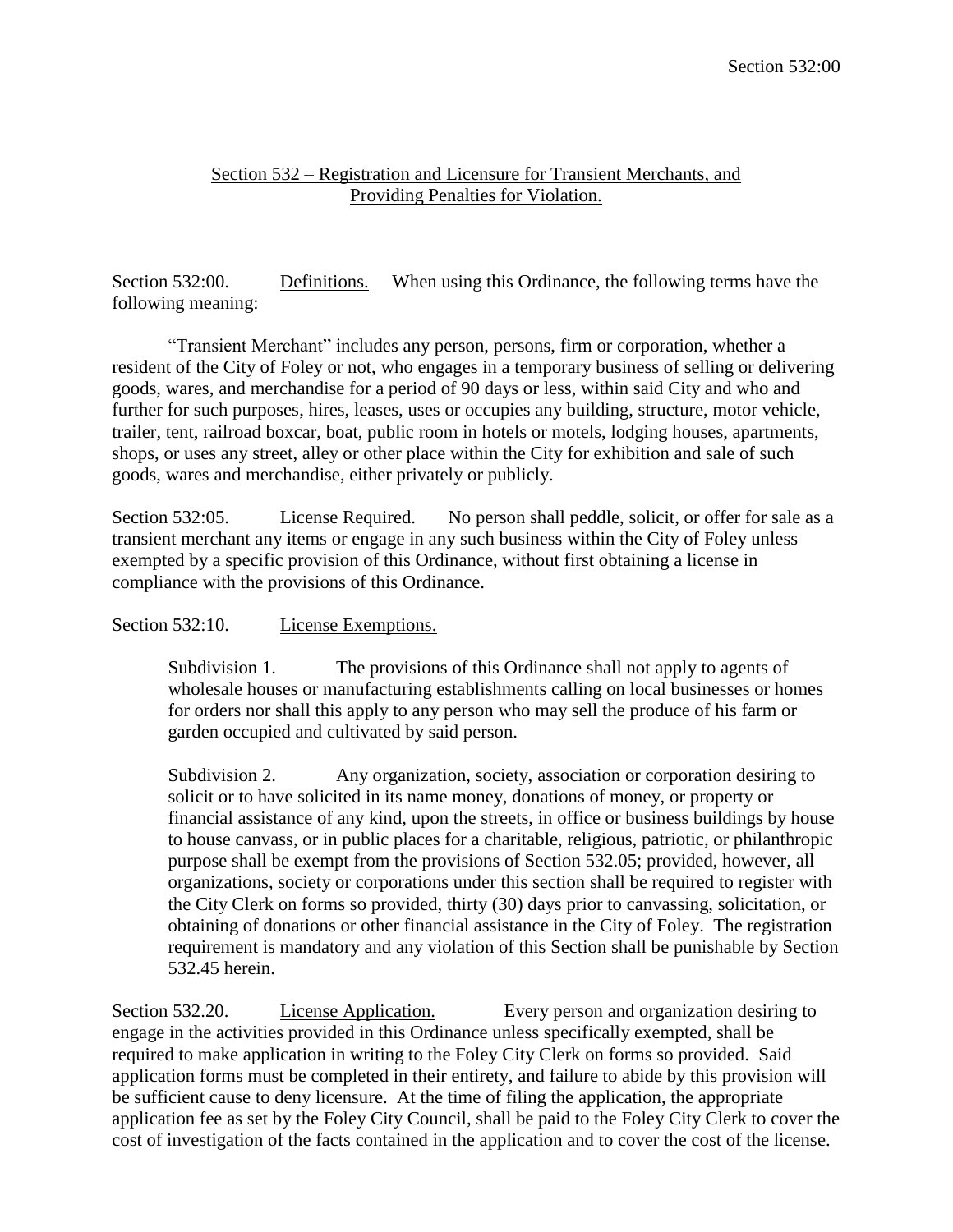Upon receipt of each application, it shall be referred to the Foley Police Department, who shall immediately investigate the applicant's business, and conduct inquiries as deemed necessary for the protection of the public good. Upon completion of the investigation, the Foley Chief of Police shall endorse the application within thirty (30) days after it has been submitted by the applicant to the Foley City Clerk and said endorsement shall indicate the Police Department's approval or disapproval, and if disapproved, the reasons for the same. The application shall then be returned to the Foley City Clerk who shall notify the applicant of the action taken, and if approved, then the appropriate license shall be issued upon payment of the appropriate license fee.

Section 532:25. Bond. A surety bond shall be executed and filed with the Foley City Clerk before the license is issued. The bond shall be in at least the amount of \$1,000.00 conditioned that the licensee shall comply with the applicable ordinances, and that the licensee shall indemnify the City and save it harmless from all loss or damage by reason of accident or negligence of the licensee. However, this requirement may be waived in the discretion of the City Council if the investigation subject to Section 532.20 would appear to warrant such waiver.

Section 532:30. Enforcement. It shall be the duty of the Foley Police Department to require any person seen peddling or soliciting and who is not known by such officer to have obtained a license hereunder, to produce said license and to enforce the provisions of this ordinance against any person found to be violating the same.

Section 532:35. Revocation of License. Any license issued under the provisions of this Ordinance may be revoked for any of the following causes: fraud, misrepresentation, incorrect statement contained in the application, any violation of this Ordinance, conviction of any crime or misdemeanor, conducting the business of a transient merchant in any unlawful manner or in such a manner as to constitute a breach of peace or to constitute a menace to health, safety of the general welfare of the public. Said notice shall be provided in writing to the license applicant by personal service in the same manner as service of a Summons and Complaint. Any person claiming to be aggrieved by the revocation of a license may appeal to the Foley City Council, by filing with the Council a written statement setting forth the grounds for the appeal, and by filing said statement with the Foley City Clerk with ten (10) days after receiving notice of the revocation. In the interim, the revocation remains effective until reinstatement, if any, by the Foley City Council.

Section 532.40. Expiration of License. All licenses issued under the provisions of this Ordinance shall expire at midnight on the date stated for termination. All licenses shall specify the date of expiration.

Section 532.45. Penalty. Any person who violates any provision of this Ordinance shall be guilty of a misdemeanor and upon conviction thereof, shall be punished by a fine not exceeding \$700.00, by imprisonment for a period not exceeding 90 days, or both.

Section 532.50. Posting Notice of No Solicitation. All owners or occupants of residential or business premises who do not wish to be disturbed by peddlers, solicitors, salespersons, transient merchants, or similar persons may post a notice stating, "No Soliciting".